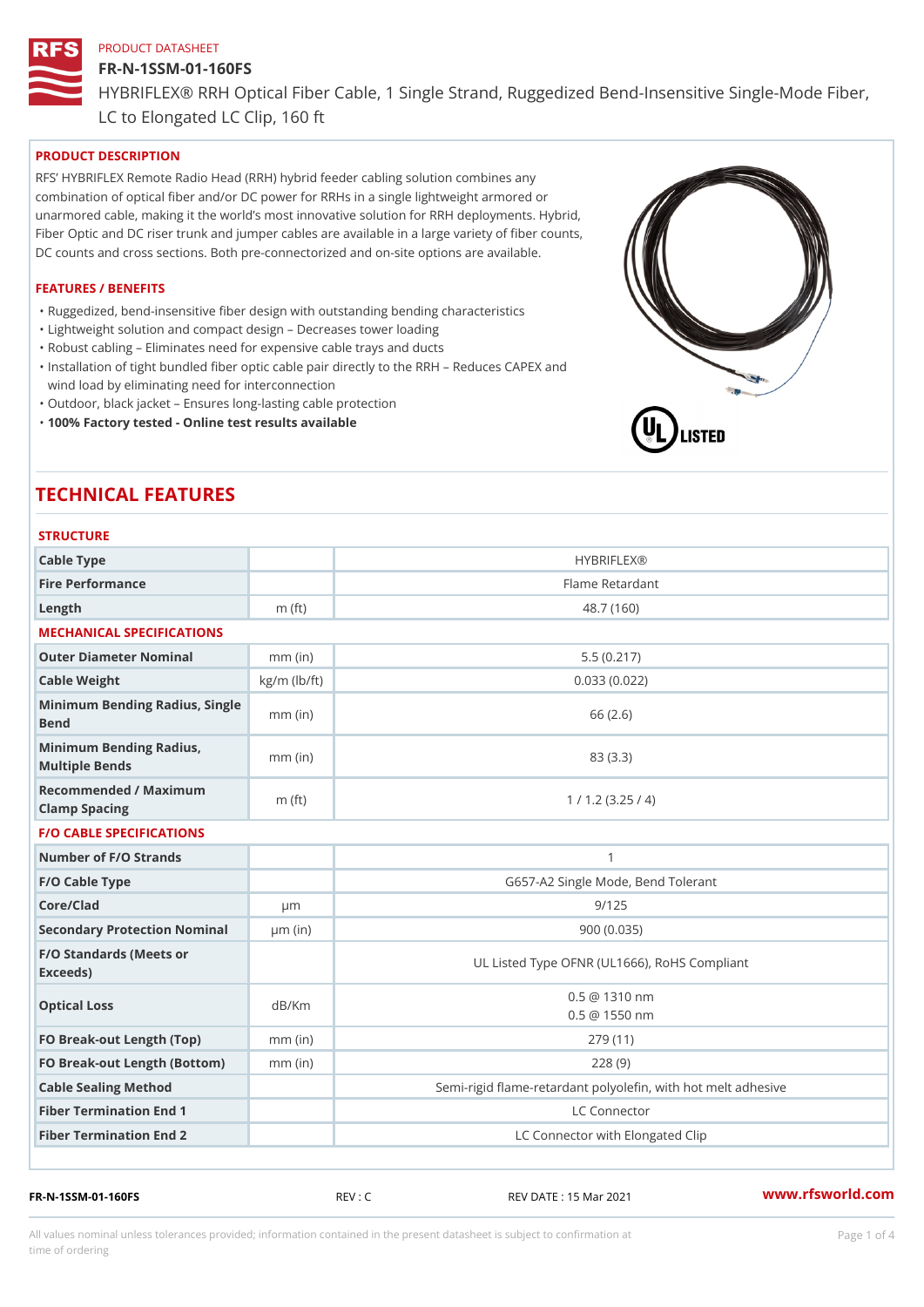## FR-N-1SSM-01-160FS

HYBRIFLEX® RRH Optical Fiber Cable, 1 Single Strand, Ruggedized Be LC to Elongated LC Clip, 160 ft

| CABLE JACKET                                    |                             |                                             |  |  |  |
|-------------------------------------------------|-----------------------------|---------------------------------------------|--|--|--|
| UV-Protection Individual and<br>External Jacket |                             | Yes                                         |  |  |  |
| Jacket Material                                 |                             | Flame Retardant, Indoor/Outdoor, PVC, Black |  |  |  |
| TESTING AND ENVIRONMENTAL                       |                             |                                             |  |  |  |
| Storage Temperature                             | $^{\circ}$ C ( $^{\circ}$ F | $-40$ to $70$ ( $-40$ to $158$ )            |  |  |  |
| Operation Temperature                           | $^{\circ}$ C ( $^{\circ}$ F | $-40$ to 65 ( $-40$ to 149)                 |  |  |  |
| Installation Temperature                        | $^{\circ}$ C ( $^{\circ}$ F | $-20$ to 65 ( $-4$ to 149)                  |  |  |  |
| Jacket Specifications                           |                             | UL 1666                                     |  |  |  |

# EXTERNAL DOCUMENT LINKS

Installation Guidelwinessad QuickShip 2.0 Program [Informa](http://www.rfsworld.com/images/hybriflex/quickship_program_2.pdf)tion: On-line Factory Te[s](https://www.rfsworld.com/pictures/userfiles/programs/AAST Latest Version.zip)teResults:

# NOTES

Specifically designed for Samsung RRH.

FR-N-1SSM-01-160FS REV : C REV DATE : 15 Mar 2021 [www.](https://www.rfsworld.com)rfsworld.com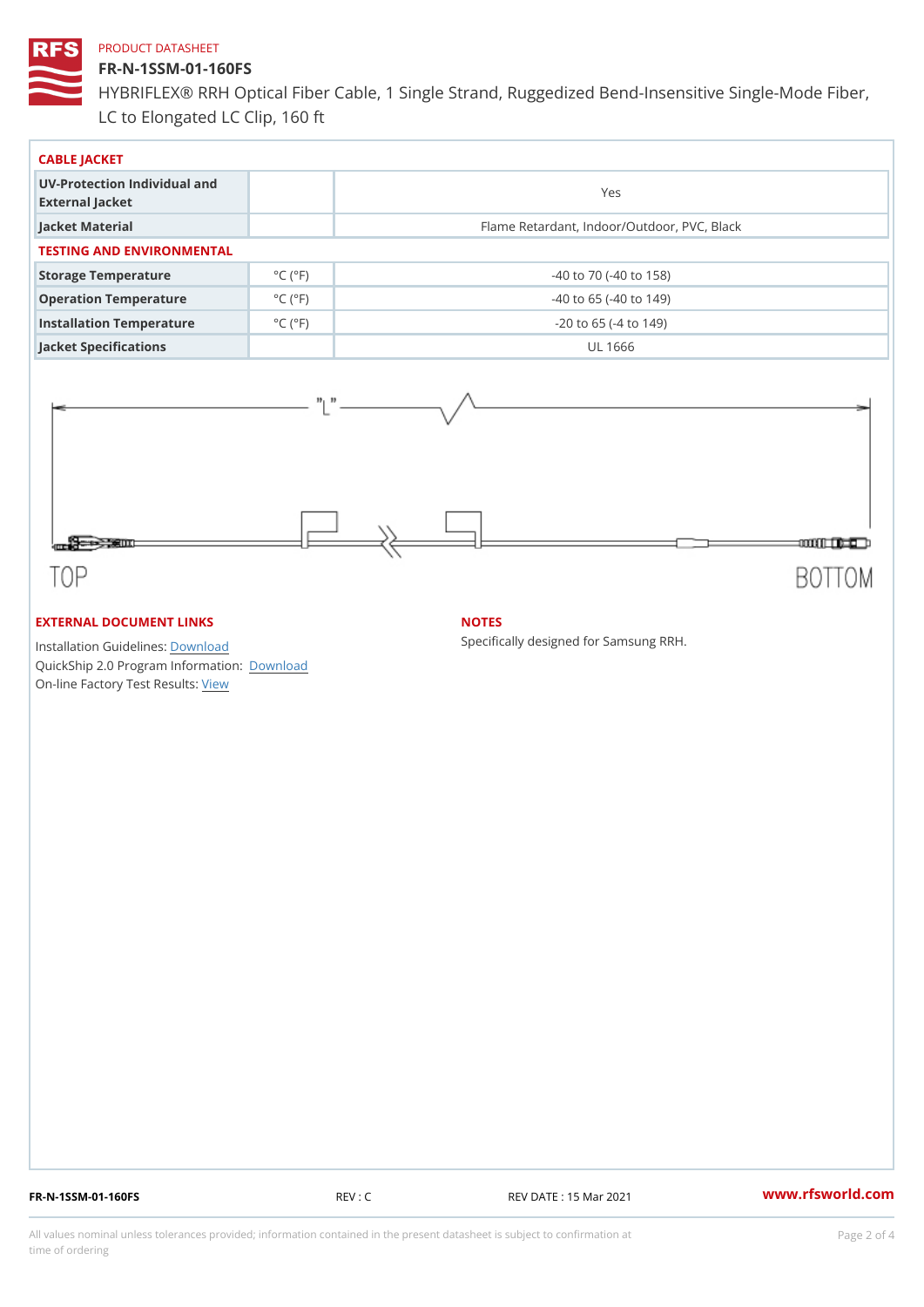# FR-N-1SSM-01-160FS

HYBRIFLEX® RRH Optical Fiber Cable, 1 Single Strand, Ruggedized Be LC to Elongated LC Clip, 160 ft

#### ADDITIONAL ASSEMBLIES - 1 PAIR SM FIBERED DITIONAL ASSEMBLIES - 2 PAIR SM FIBER

| Length, ft | Model Number                   |
|------------|--------------------------------|
| 10         | $FR - N - 1$ S M - 01 - 10 F S |
| 20         | $FR - N - 1$ S M - 01 - 20 F S |
| 30         | FR-N-1SM-01-30FS               |
| 40         | $FR - N - 1$ S M - 01 - 40 F S |
| 50         | FR-N-1SM-01-50FS               |
| 60         | $FR - N - 1$ S M - 01 - 60 F S |
| 79         | FR-N-1SM-01-70FS               |
| 80         | $FR - N - 1$ SM - 01 - 80 F S  |
| 90         | $FR - N - 1$ SM - 01 - 90 F S  |
| 100        | FR-N-1SM-01-100FS              |

| Length, ft | Model Number                   |
|------------|--------------------------------|
| 10         | FR-N-2 SM-01-10 FS             |
| 20         | FR-N-2SM-01-20FS               |
| 30         | FR-N-2SM-01-30FS               |
| 40         | FR-N-2 SM-01-40 FS             |
| 50         | FR-N-2SM-01-50FS               |
| 60         | $FR - N - 2 S M - 01 - 60 F S$ |
| 70         | FR-N-2SM-01-70FS               |
| 80         | FR-N-2SM-01-80FS               |
| 90         | $FR - N - 2 S M - 01 - 90 F S$ |
| 100        | FR-N-2SM-01-100FS              |

#### ADDITIONAL ASSEMBLIES - 1 STRAND SM FABSDRTIONAL ASSEMBLIES - 2 STRAND SM FIBER

| Length, ft     | Model Number                     |
|----------------|----------------------------------|
| 1 <sub>0</sub> | FR-N-1SSM-01-10FS                |
| 15             | FR-N-1SSM-01-15FS                |
| 20             | FR-N-1SSM-01-20FS                |
| 30             | FR-N-1SSM-01-30FS                |
| 40             | FR-N-1SSM-01-40FS                |
| 50             | FR-N-1SSM-01-50FS                |
| 60             | FR-N-1SSM-01-60FS                |
| 70             | FR-N-1SSM-01-70FS                |
| 80             | FR-N-1SSM-01-80FS                |
| 90             | $FR - N - 1$ S S M - 01 - 90 F S |
| 100            | FR-N-1SSM-01-100FS               |
| 120            | FR-N-1SSM-01-120FS               |
| 130            | FR-N-1SSM-01-130FS               |
| 150            | FR-N-1SSM-01-150FS               |
| 160            | FR-N-1SSM-01-160FS               |
| 170            | FR-N-1SSM-01-170FS               |

| Length, ft | Model Number       |
|------------|--------------------|
| 10         | FR-N-2SSM-01-10FS  |
| 15         | FR-N-2SSM-01-15FS  |
| 20         | FR-N-2SSM-01-20FS  |
| 30         | FR-N-2SSM-01-30FS  |
| 40         | FR-N-2SSM-01-40FS  |
| 50         | FR-N-2SSM-01-50FS  |
| 60         | FR-N-2SSM-01-60FS  |
| 70         | FR-N-2SSM-01-70FS  |
| 80         | FR-N-2SSM-01-80FS  |
| 90         | FR-N-2SSM-01-90FS  |
| 100        | FR-N-2SSM-01-100FS |

FR-N-1SSM-01-160FS REV : C REV DATE : 15 Mar 2021 [www.](https://www.rfsworld.com)rfsworld.com